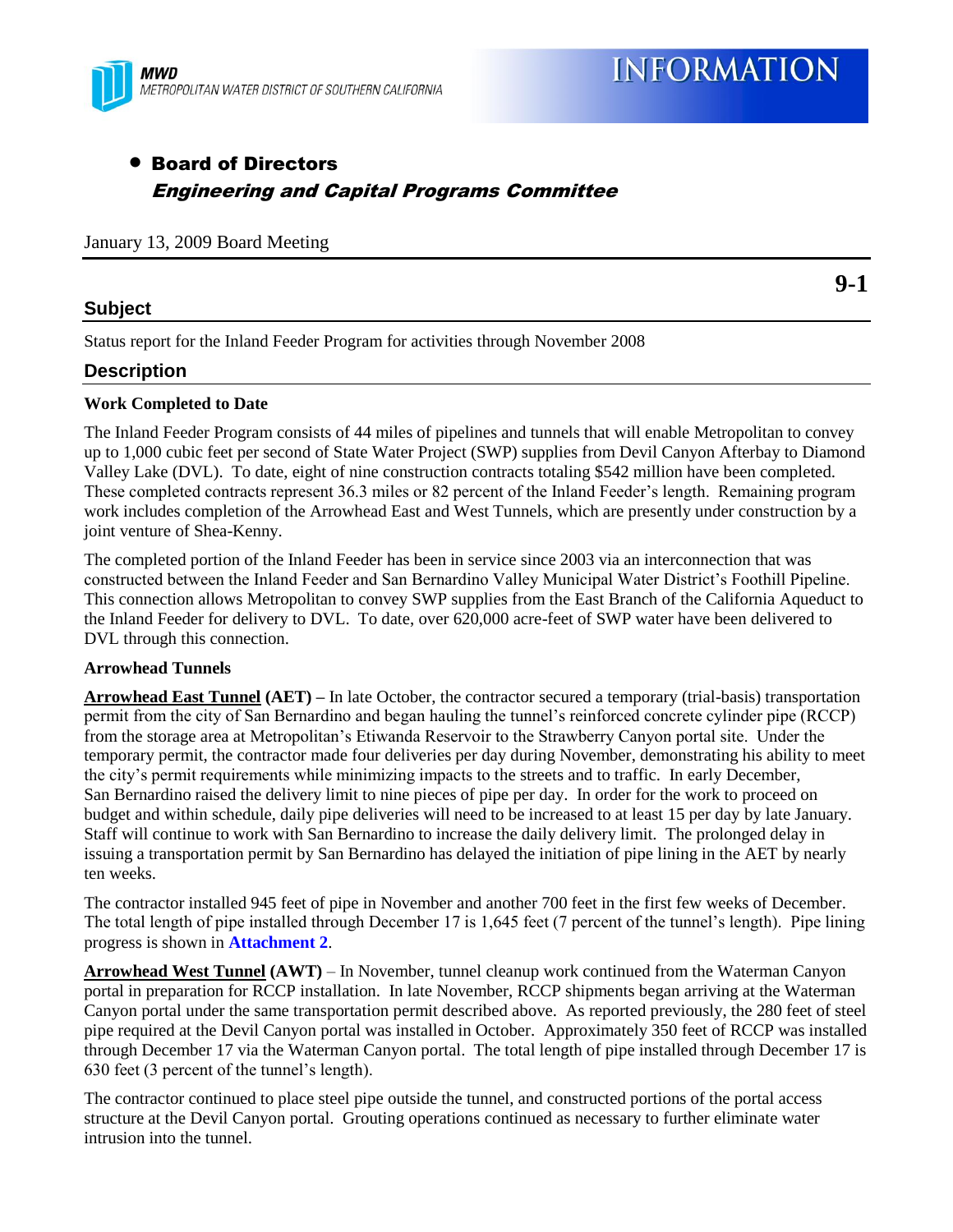#### **Program Management**

Staff and the U.S. Forest Service continued to coordinate activities related to monitoring and minimizing tunnel water inflows into the Arrowhead East Tunnel. Staff continued negotiations with representatives from the San Manuel Band of Mission Indians regarding potential compensation for their activities related to the AET.

#### **Budget and Schedule**

Due to the delays in obtaining the AET pipe hauling permit, the AET and AWT are on virtually identical schedules, with completion expected in early 2010. This date is approximately six months ahead of the September 2010 target set forth in the revised contract. The overall on-line date for the project has not yet been affected by the permit issues with San Bernardino.

Following board authorization of a settlement agreement and contract amendment with the Arrowhead Tunnels contractor in August 2006, staff conducted a complete review of the program budget to estimate the total projected cost to complete the Inland Feeder Program. Based on the revised September 2010 completion date for the Arrowhead Tunnels as presented to the Board in August 2006, the updated total projected cost for the Inland Feeder is estimated to be \$1.139 billion. Total expenditures through November 2008 are \$1.04 billion (see **Attachment 1** for the Projected Cost/Expenditures). Staff will continue to report on the status of ongoing discussions with the San Manuel Band of Mission Indians and of litigation with Campus Crusade for Christ. The board-approved budget for the entire program remains at \$1.186 billion. **Attachment 2** shows the actual lining progress and cash flow on both tunnels compared to the planned progress and expenditures set forth in the August 2006 contract amendment.

The payments on the contractor's incentive/risk program are discussed with the Board on a regular basis at the Engineering and Capital Programs Committee meetings. This incentive plan is part of the contract amendment approved by the Board in August 2006. The incentive payment to the contractor for the month of October 2008 is shown in **Attachment 1**.

Upon completion of construction, environmental mitigation measures will continue along the Arrowhead Tunnels alignment for up to two years in accordance with the program Environmental Impact Report.

# **Policy**

Submitted per request of the Board

# **Fiscal Impact**

Refer to **Attachment 1**.

 $\chi'_{\nu} \omega_{\sigma}$  $'$ olfe

*Manager, Corporate Resources*

12/18/2008 *Date*

12/26/2008 *Jeffrey Kightlinger General Manager Date*

**Attachment 1 – Inland Feeder Program Projected Cost/Expenditures and Incentive Plan Payments**

**Attachment 2 – Arrowhead Tunnels Actual vs. Planned Pipe Lining Progress and Actual vs. Planned Cash Flow**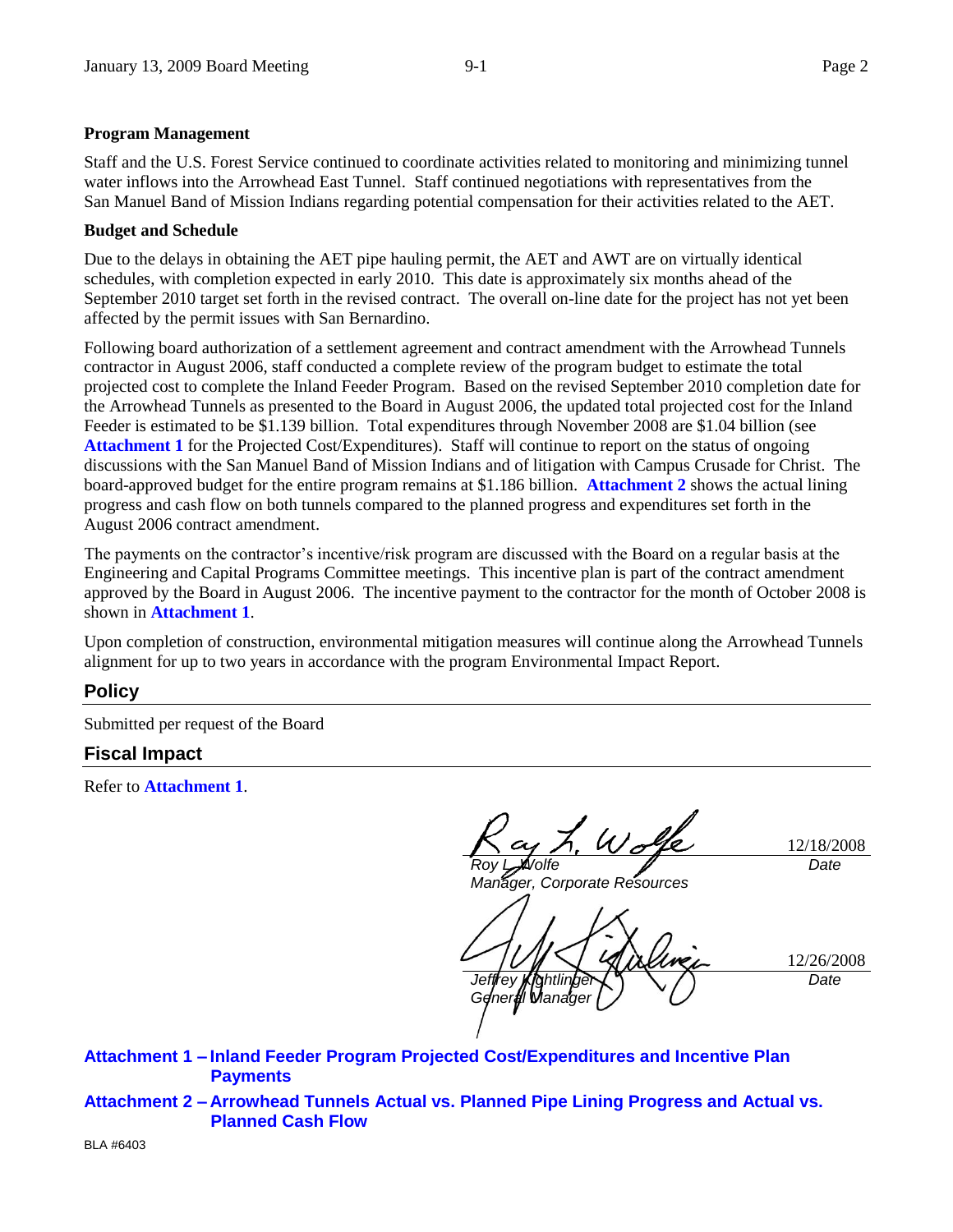| <b>Inland Feeder Program</b><br><b>Projected Cost/Expenditures (\$ in Millions)</b> |                                                      |                                              |                                           |     |                                        |         |                                                    |  |  |  |  |  |
|-------------------------------------------------------------------------------------|------------------------------------------------------|----------------------------------------------|-------------------------------------------|-----|----------------------------------------|---------|----------------------------------------------------|--|--|--|--|--|
|                                                                                     | Projected Cost<br>To Complete<br>(Updated Nov. 2008) |                                              | Expenditures<br>This Month<br>(Nov. 2008) |     | Expenditures<br>To Date<br>(Nov. 2008) |         | % Complete Based<br>on Expenditures<br>(Nov. 2008) |  |  |  |  |  |
| <b>Active Construction</b>                                                          |                                                      |                                              |                                           |     |                                        |         |                                                    |  |  |  |  |  |
| Arrowhead Tunnels Const. Contract                                                   | \$                                                   | 397.0                                        | \$                                        | 7.2 | \$                                     | 315.8   | 80%                                                |  |  |  |  |  |
| Construction Inspection and Support                                                 | \$                                                   | 58.0                                         | $\mathbb{S}$                              | 0.5 | \$                                     | 49.7    | 86%                                                |  |  |  |  |  |
| <b>Subtotal, Active Construction</b>                                                | \$                                                   | 455.0                                        | \$                                        | 7.7 | \$                                     | 365.5   | 80%                                                |  |  |  |  |  |
| Other Components                                                                    |                                                      |                                              |                                           |     |                                        |         |                                                    |  |  |  |  |  |
| Completed Projects                                                                  | \$                                                   | 578.2                                        | \$                                        | 0.0 | \$                                     | 573.8   | 99%                                                |  |  |  |  |  |
| Others (R/W, Env., Prog. Mgmt.)                                                     | \$                                                   | 105.4                                        | \$                                        | 0.0 | $\mathbb{S}$                           | 102.1   | 96%                                                |  |  |  |  |  |
| <b>Subtotal, Other Components</b>                                                   | \$                                                   | 683.5                                        | \$                                        | 0.0 | \$                                     | 675.9   | 99%                                                |  |  |  |  |  |
| <b>Expended To Date</b>                                                             |                                                      |                                              | \$                                        | 7.7 | \$                                     | 1,041.4 | 88%                                                |  |  |  |  |  |
| Subtotal, All Projects                                                              | \$                                                   | 1,138.5<br><b>Projected Cost to Complete</b> |                                           |     |                                        |         |                                                    |  |  |  |  |  |
| <b>Remaining Budget</b>                                                             | \$                                                   | 48.0                                         |                                           |     |                                        |         |                                                    |  |  |  |  |  |
| <b>Board-Authorized Budget</b>                                                      | \$                                                   | 1,186.5                                      | Total Project Budget                      |     |                                        |         |                                                    |  |  |  |  |  |
| Length of Pipe Installed in Tunnels Through 12/17/08                                |                                                      |                                              |                                           |     |                                        |         |                                                    |  |  |  |  |  |
| <b>Arrowhead East</b>                                                               | 1,645 ft<br>of $22,458$ ft<br>(7%)                   |                                              |                                           |     |                                        |         |                                                    |  |  |  |  |  |
| <b>Arrowhead West</b>                                                               | of 19,884 ft<br>630 ft<br>(3%)                       |                                              |                                           |     |                                        |         |                                                    |  |  |  |  |  |
| $2,275$ ft<br>of $42,342$ ft<br>Total<br>(5%)                                       |                                                      |                                              |                                           |     |                                        |         |                                                    |  |  |  |  |  |

NOTE: Contractor invoices paid through November 2008 = \$312.8M Overall completion =  $36.3$  of 44.2 miles (82%)

| <b>Inland Feeder Program - Arrowhead Tunnels</b><br><b>Incentive Plan Payments</b> |                                                                     |         |                                       |        |                                               |        |                               |     |  |  |  |  |  |
|------------------------------------------------------------------------------------|---------------------------------------------------------------------|---------|---------------------------------------|--------|-----------------------------------------------|--------|-------------------------------|-----|--|--|--|--|--|
| June $2006 -$ Sep. 2008<br>(Previously Reported)<br>October 2008 (3)               | East/West Tunnels<br>Cumulative Feet<br>Lined with Pipe<br>0<br>280 | \$<br>S | East<br>Tunnel<br>2,899,750<br>49,200 | S<br>S | West<br>Tunnel<br>(1)<br>3,543,493<br>111,300 | S<br>S | Total<br>6,443,243<br>160,500 |     |  |  |  |  |  |
| <b>TOTALS</b>                                                                      | 280                                                                 |         | 2,948,950                             |        | 3,654,793                                     |        | 6,603,743                     | (2) |  |  |  |  |  |

(1): For Arrowhead West Tunnel, incentive program evaluation commenced in June 2006.

(2): Percent of maximum possible combined incentive: 76% (68% Arrowhead East Tunnel, 84% Arrowhead West Tunnel) (3): Incentive Plan based on work performed during contractor monthly pay period from 9/26/08 to 10/25/08 (differs from progress in calendar month).